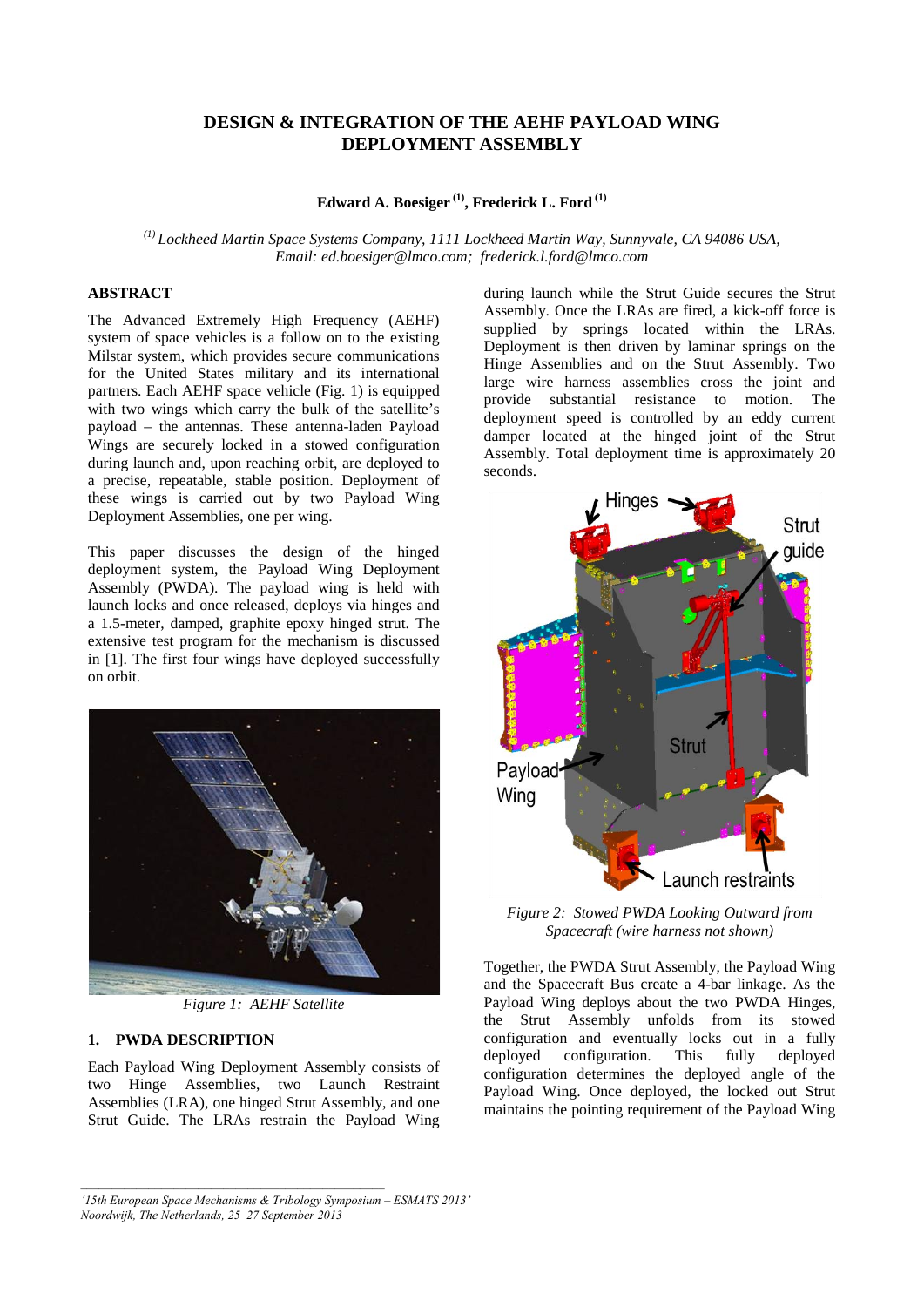and provides stiffness to the system, increasing the deployed frequency of the 300-kg Payload Wing.

## **2. COMPONENT DESIGN**

The PWDA was sold as a low risk heritage design that differed little from previous missions and required only minimal engineering effort. As the design progressed from preliminary design reviews to critical design reviews and beyond, several key design changes had to be incorporated to ensure the PWDA met the requirements of the AEHF Space Vehicle. This minimal effort expanded into several discoveries and much more work along the way.

## **2.1. Strut Assembly**

The Strut contains an inboard graphite composite tube, a center hinge assembly, and twin graphite composite outboard tubes. The tubes are attached to clevises via spherical bearings (monoballs). The inboard clevis attaches to the vehicle bus structure and the outboard clevis attaches to the under-side of the payload wing. The center hinge assembly contains a laminar spring stack of nine spring laminates with a total torque output of 25 N-m (220 in-lb) over  $135^{\circ}$  rotation. In the stowed configuration [\(Fig. 3\)](#page-1-0), the strut is folded underneath the payload wing and is cradled in the strut guide. The strut unfolds during deployment, exerting torque about the payload wing hinges while damping the motion as well. Upon reaching the fully deployed position, the Strut locks into place [\(Fig. 4\)](#page-1-1) with an over-center latch. This latch prevents the Strut from over-deploying and ensures that the Strut cannot be back-driven once it is locked out.

<span id="page-1-0"></span>

*Figure 3: PWDA Strut installed on Torque Test Equipment in Stowed Configuration*



*Figure 4: PWDA Strut installed on Torque Test Equipment in Deployed Configuration*

### <span id="page-1-1"></span>**2.1.1. Strut Material**

The Strut Assembly was originally intended to be a near replica of the orbital-arc-welded titanium deployment strut used on Milstar. The plan for AEHF was to modify the length of individual struts and re-use this design. The Milstar titanium strut worked great kinematically, and a development unit of the size required for AEHF was built, and the critical design review was completed. However, somewhere buried in a spacecraft-level pointing analysis was the assumption by the analyst that the strut had zero thermal expansion. Obviously a titanium strut does not have a zero coefficient of thermal expansion and using the correct value had the assembly violating the AEHF payload pointing requirements.

A re-design ensued to use graphite strut tubes. It was determined that if we had the struts completely made of graphite with a near-zero expansion, and kept the center fitting metallic and the end clevises metallic, the pointing requirement would be met. The composite strut supplier was able to produce a unique design with allcomposite end fittings as shown in [Fig. 5.](#page-1-2) 



*Figure 5: Composite Strut End Fitting*

### <span id="page-1-2"></span>**2.1.2. Strut Guide**

Like the Milstar strut, the PWDA Strut Assembly has monoballs on each end to ensure that binding does not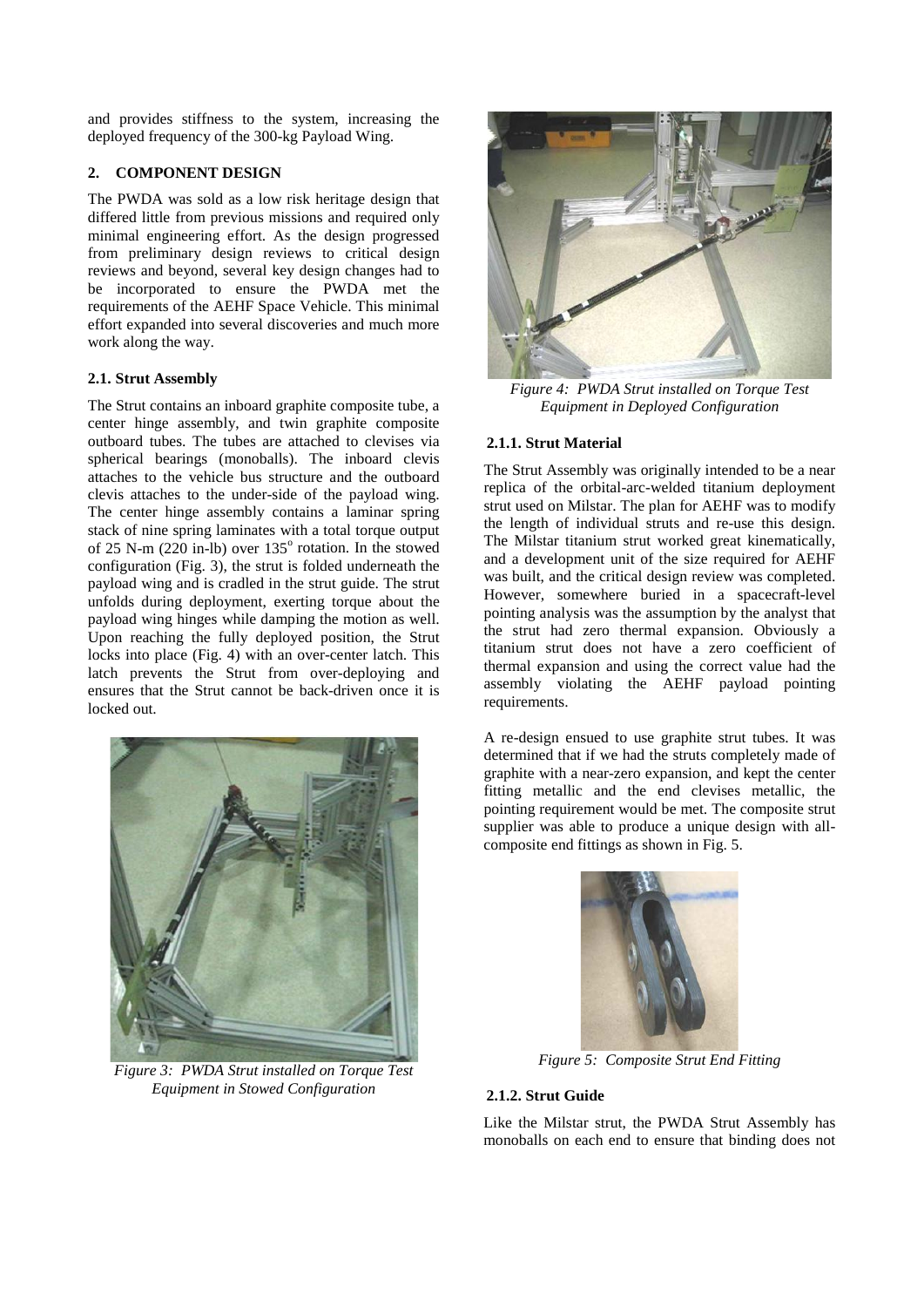occur during deployment. This extra degree of freedom has the effect of allowing the strut assembly to "flop" to one side or the other when not fully deployed. During launch, this unrestrained movement would be unacceptable, so the Strut Guide [\(Fig. 6\)](#page-2-0) was designed to stabilize the Strut Assembly. The Strut Guide cradles the Strut Assembly at the center hinge and prevents it from traveling back and forth during both ground operations and launch. The Strut Guide, which interfaces to the Strut via flexible closed cell foam, also provides some damping and serves to help isolate the Strut Assembly from the Spacecraft Bus during launch.



*Figure 6: Strut Guide*

# <span id="page-2-0"></span>**2.1.3. Eddy Current Damper**

The supplier of the Milstar damper was not in business anymore by the time the AEHF program began. However, another Lockheed Martin program eddy current damper could be re-used with a minor modification of an additional pass in the gear train. The AEHF thermal environment was predicted to be much colder though, and the grease lubrication used previously would not work at the -95°C temperature. The supplier had a solution though.

The lubrication method was identified to be the highest risk at the damper critical design review. The solution proposed by the supplier was to omit the grease normally used (which some remember as the supplier as saying they had done before as well). The heritage approach consisted of using grease in conjunction with advanced anti-friction coatings known as diamond-likecoatings or DLCs. Based on the technical information available at the time, use of the DLC coatings alone was considered to be a viable approach. Technical data indicated that the DLC provides extremely low friction in vacuum. As the specific capacity and endurance limits for the DLCs were unknown, a lube life test was added to the development program to mitigate the risk. The lube life test was performed in vacuum at temperature but at a nominal load. This test was successful. The peak load case (which resulted in failure in qualification) was omitted from the test. The peak load occurs momentarily during strut deployment and was not believed to be significant in assessing the life of the lubricant. This would later prove to be a critical omission as the peak load in vacuum exceeded the wear capacity of the DLC coating inducing rapid failure [\(Fig.](#page-2-1)  [7\)](#page-2-1). A second lube life test was performed that did include the predicted peak loading, but was conducted at ambient pressure and temperature. This test was also successful.

The qualification life test was the true "test like you fly" test with the loads, vacuum and temperatures accurate. The damping rate on the second test cycle was measured at 2000 N-m/s (18000 in-lb/s) versus a requirement of 560 N-m/s (5000 in-lb/s) maximum. Supplier concluded the readings do not make sense, however, once we disassembled the unit, we found significant wear on mating surfaces. Fig. 10 shows the wear on a gear pin. The test failed as the lubrication method has high wear with the conditions of loads and vacuum that the eddy current damper experiences. The temperature requirements were re-examined and with more maturity in the program, the revised values were much warmer (-25°C). The qualification life test was rerun with grease with the coating and passed.



*Figure 7: Wear Track on Axle of Damper Gear*

### <span id="page-2-1"></span>**2.2. Hinge Assembly**

A hinge trade was done during the preliminary design stage of the PWDA to determine the best heritage hinge to use. The Milstar hinge was oversized, very heavy and large for the AEHF application. Typical hinges for interpanel use on solar arrays were too small, not having the required strength or stiffness. A hinge used on the Gravity Probe B satellite we built for NASA seemed to be just right – high strength, high stiffness, right size.

<span id="page-2-2"></span>

*Figure 8: Hinge Assembly*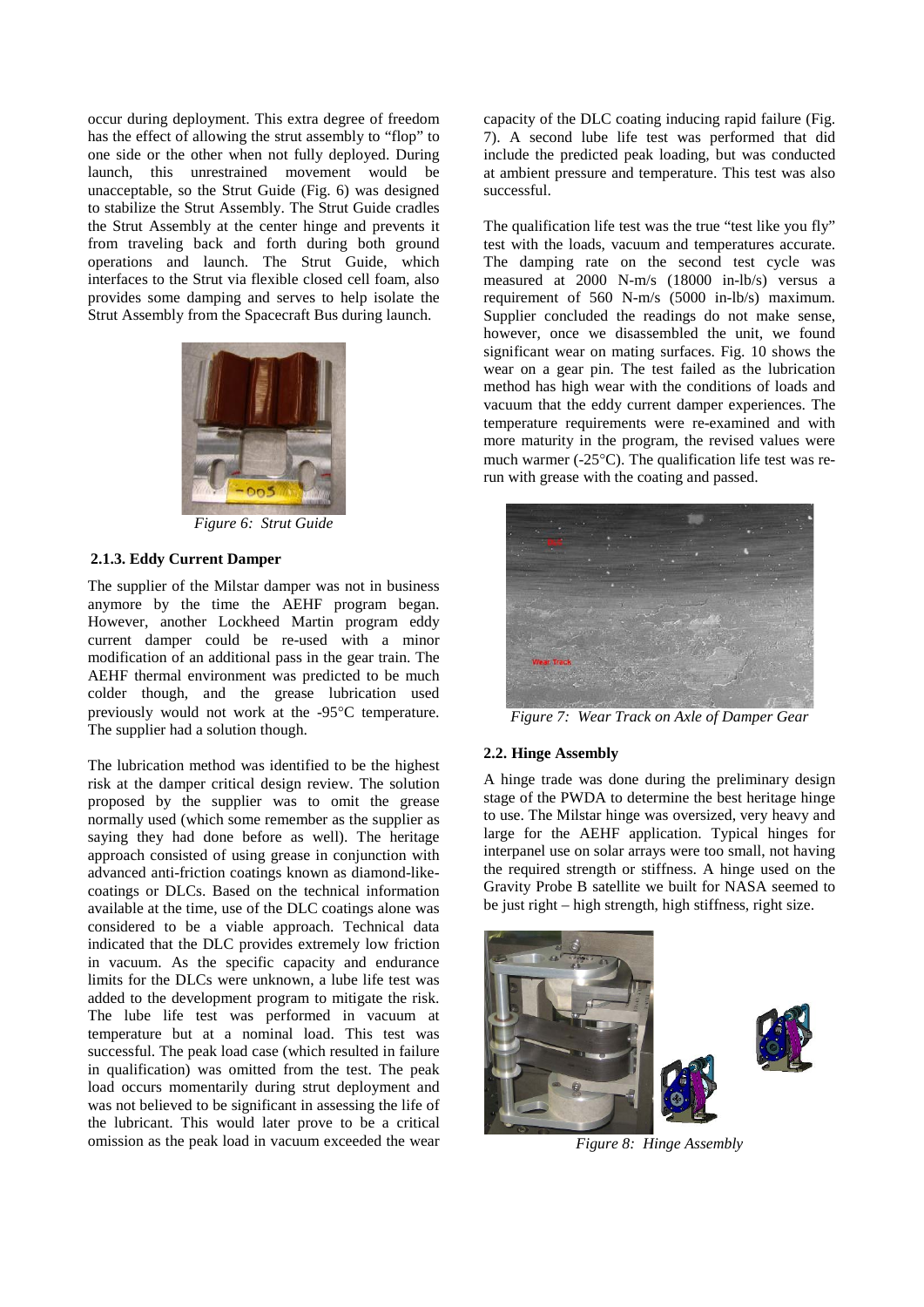The hinge assembly [\(Fig. 8\)](#page-2-2) contains two laminar spring stacks, each with six laminates, exerting a total of 17 N-m (150 in-lb) over  $90^{\circ}$  rotation. The hinge shaft is supported by drawn-cup needle bearings and thrust bearings on both ends. However, the bearings were made from common steel and thus could corrode. Few, if any, needle bearings are made from stainless steel in this size and certainly none that could be obtained in a timely manner. A test was devised with bearings lubricated with Bray 601 and others unlubricated as control samples to determine if the grease would be effective at preventing corrosion. The bearings were tested for weeks at 75% humidity at 32°C, and then again at 95% humidity at 60°C. The control samples corroded as expected. No corrosion was evident on the greased bearings and no increase in torque was evident due to the exposure.

#### **2.2.1. Shear Inserts**

Shear Inserts, or "shearserts", were used in the PWDA mechanisms to hold them in position on the spacecraft. Shearserts are commonly used to connect panel edges or other structural members where position variability is needed, but typically many are used to share the load. However, only four were used at each hinge interface resulting in a highly loaded state that they were not designed for. This led to failures during hinge static load testing. An image of the shearsert with a failed bondline is shown in [Fig. 9.](#page-3-0) The bonding process was revised and additional epoxy was added for sufficient strength in the joint. Later, the shearserts were redesigned for additional margins and for installation simplification.



*Figure 9: Hinge Shearsert with Failed Epoxy Bondline*

### <span id="page-3-0"></span>**2.3. Launch Restraint Assembly (LRA)**

The LRA [\(Fig. 10\)](#page-3-1) is modified from a design used on a previous Lockheed Martin program. It contains a rod preloaded into a Split Spool Release Device (SSRD), a high-preload low-shock release mechanism, and a boltcatcher assembly to catch and hold the preload rod after it is released by the SSRD. A cup/cone interface kinematically constrains the payload wing in the shear directions. A kick-off spring provides an initial force to start the wing deployment and overcome any stiction in the system.



*Figure 10: Launch Restraint Assembly*

#### <span id="page-3-1"></span>**2.4. Torque Margin**

The design of the Hinge's and Strut's laminar spring was bounded on both sides. On the lower end, it was bounded by the requirement that the Payload Wing deploy with at least 100% torque margin. On the upper end, it was bounded by the need to limit the torque on the eddy current damper to a level that the damper could withstand. Due the fact that the damper was operating near the upper limit of its allowable input torque and the high resistant torques of the large harness assemblies, this turned out to be a fairly tight design space.

To calculate torque margin, the quasi-static torque input from each component had to be determined and then combined as in Eq. 1 about the main hingeline where MA is the mechanical advantage of the Strut at a given deploy angle, relative to the hinge line, and FR is the ratio of friction torque divided by available torque.

| $TM = \frac{T_{available}}{T} - 1 =$<br>resisting                                                                   | Ea 1 |
|---------------------------------------------------------------------------------------------------------------------|------|
| $T_{hinge line} + MAT_{strut}$                                                                                      |      |
| $FR_{hinge line}T_{hinge line} + T_{wire\_harmesses} + MA (FR_{strut}T_{strut} + T_{damper fric} + T_{latch fric})$ |      |

The kick-off torque from the LRAs and the latch lockup torque, which aid deployment at the beginning and end of deployment, respectively, were omitted to simplify the calculation of the minimum torque margin.

The wire harnesses were designed, fabricated, and owned by an outside company and, therefore, Lockheed Martin had little control over them. Luckily, we were able to obtain two flight-like development harnesses. In addition to testing the harnesses' sensitivity to installation parameters and routing, a battery of torque tests were performed, at temperature and after subjecting the harnesses to multiple thermal cycles, to determine the aiding and/or parasitic torque caused by each harness. The resistive torque of the latch, which is held against the center fitting by two torsion springs, which provide approximately 89 N (20 lb) of force, was a simple friction calculation with the coefficient of friction assumed to be 0.3. Once we understood how the harnesses and latch performed, and given the torque output of the PWDA Hinges and the geometry of the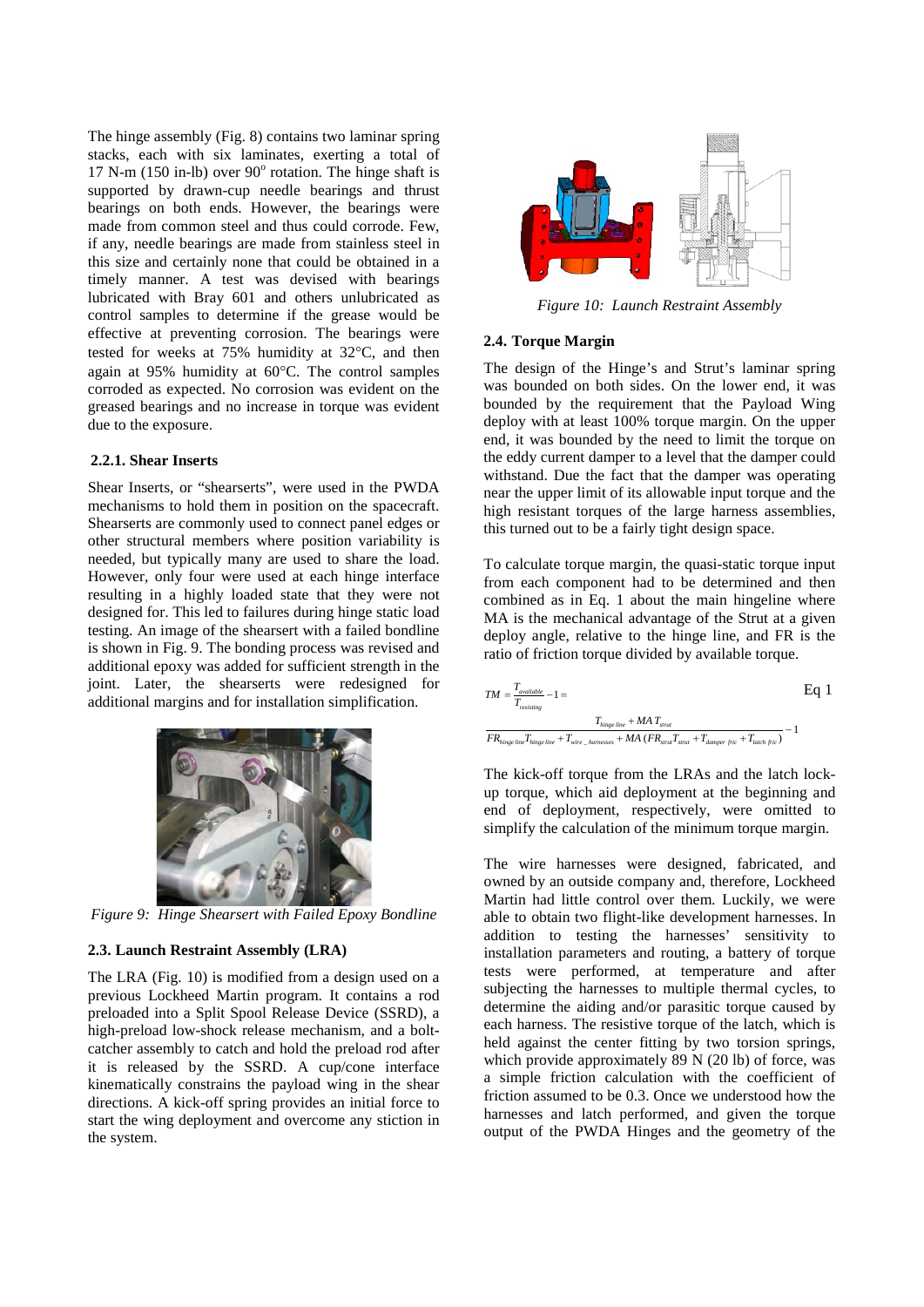four-bar, we were able to finalize the minimum torque output necessary from the strut's laminar spring. Maximum torque was simply governed by the maximum capability of the eddy current damper.

### **2.4.1. Spring Relaxation**

Lessons learned from previous programs taught us that laminar springs tend to relax after being subjected to repeated thermal cycles while being held in a stressed configuration. A more extensive discussion of this issue with laminate springs is in [2]. Therefore, prior to specifying the number of laminates for the springs, a thermal relaxation test was conducted to determine the number of thermal cycles necessary to fully relax the laminates and to measure the subsequent torque that the springs provided post relaxation. Thermal cycles and torque tests were continued until the torque drop from one torque test to the next was less than 3%.

[Fig. 11](#page-4-0) shows the results of a spring relaxation test. The spring's initial torque hysteresis curve has higher torque than the curves for subsequent cycles up to about 9 cycles. The friction does not show any change. The laminar springs are thermally pre-conditioned for the flight units for the number of cycles determined for each configuration prior to installation. The reduced torque output post conditioning is used in the torque margin calculation.



<span id="page-4-0"></span>*Figure 11: Strut Laminar Spring relaxation with exposure to repeated thermal cycles. Average drop in torque between cycle 9 and 12 was approximately 0.5%*

## **3. INTEGRATION AND SYSTEM TEST**

The PWDA mechanisms form the connection of the payload wing to the satellite, deploy it to a precise position and hold that position throughout the mission. The near-exact wing alignment and pointing requirements resulted in a complex integration and system test process. The process flow for integrating the PWDA components onto the spacecraft is illustrated in [Fig. 12.](#page-4-1)

The hinges are first attached to the spacecraft and shimmed to set the hingeline position. The hinges are then removed from the spacecraft and attached to the wing, shimmed and aligned to each other. The wing is mated to the spacecraft and the strut is installed. The wing is then stowed to align the LRAs, and deployed again to tighten them down. The wing is then stowed and locked down for vehicle testing. Before and after acoustic testing, the wing is partially deployed for first motion tests, and the hinge friction is characterized. After thermal vacuum test the hingeline is characterized again, then the wing is stowed and LRAs preloaded for flight.



<span id="page-4-1"></span>*Figure 12: Vehicle Integration and Wing Deployment Testing*

#### **3.1. Hinge Installation and Alignment**

Re-use of the Gravity Probe B hinge assembly provided a high strength and stiffness single-hinge system. However, the size of the AEHF payload meant putting two hinges together on a hingeline. This resulted in an over-constrained condition with two needle bearing hinges, requiring very tight alignment to each other and a complicated alignment process on the vehicle. The hinge integration and alignment process on the vehicle also needed to ensure the hinges were in position to satisfy the payload pointing requirements.

The hinges were first attached to the vehicle bridge panel and shimmed to set the rotation axis of the payload with respect to the spacecraft centerline. A laser tracker measured the hinge rotation and calculated the rotation axis direction and orientation of each hinge. The hinge positions were adjusted and tracked again until the rotation vectors of each hinge were aligned to each other, and together were aligned to the vehicle coordinate frame to within very tight translational and angular requirements. This process was quite tedious and took several iterations to complete.

The hinges were then removed from the vehicle and attached to the payload wing. The alignment process with the laser tracker was repeated, but this time the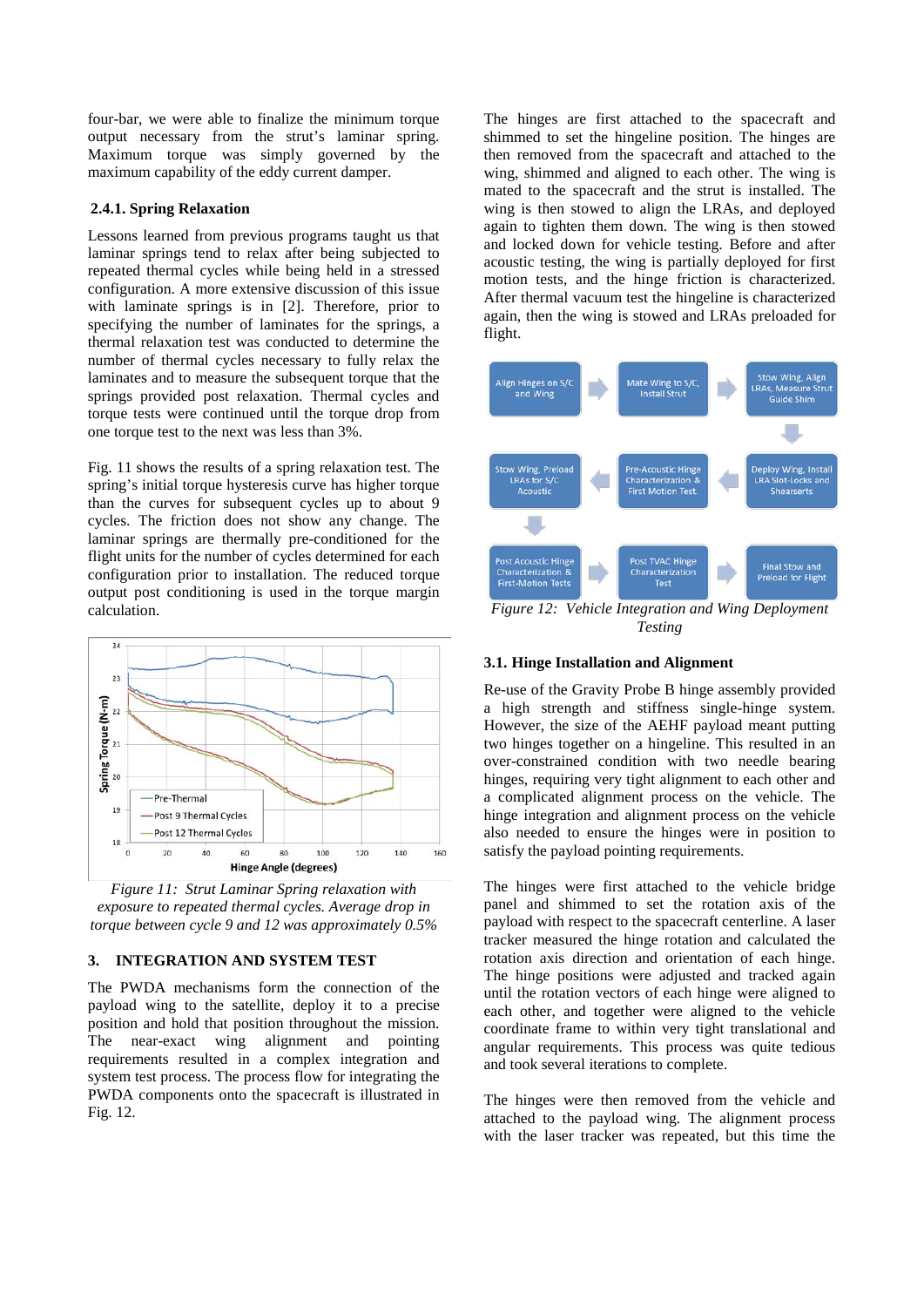hinges were shimmed to set the hingeline rotation axis with respect to datum features on the payload wing. Once the hinge positions were established, the shearserts were removed one at a time and bonded in place for the flight installation. The payload wing, now with hinges installed, was lifted by crane onto support equipment and positioned to place the hinges at the locations shimmed previously. The wing was then mated to the vehicle and hinge shearserts bonded in place.

#### **3.2. Strut Integration**

The strut was installed next while the wing was deployed. The strut also used shims and shearserts to set the exact position, though the loads were not as critical as on the hinge. The strut and strut guide attachment point positions were measured by photogrammetry and were used to calculate the shim thickness under the inboard strut clevis. The strut was then installed in place (Fig. 13) and the required thickness of the outboard shim was measured directly.



*Figure 13: Underside of the Payload Wing, Partially Stowed with Strut Installed*

#### **3.3. Wing Offload and Stowing**

The system to offload the payload wing was designed such that the strut was not overloaded at any time during the stow/deploy motion or when locked out in the fully deployed position. The ADAMS model of the offload system is illustrated in [Fig.](#page-5-0) 14. Special crane equipment was used for precision control in the vertical direction. To stow the wing, a force was manually applied to the center of the strut to unlock it, or "break the knee". The crane, set at its slowest speed, then lowered the wing a few degrees while maintaining the force on the strut hinge. This had to be done very carefully and deliberately because the mechanical advantage of the strut at this position is high enough to deploy the wing, dropping the offload to zero and crushing the locked-out strut under the weight of the wing. Once it was safe to remove the force on the strut, the crane slowly lowered the wing the rest of the way.



<span id="page-5-0"></span>*Figure 14: Model of the Payload Wing Offload System*

The inboard and outboard strut clevises contain spherical bearings to ensure that binding does not occur during deployment. Unfortunately, they also give the system an extra degree of freedom. This extra degree of freedom has the effect of allowing the Strut Assembly to "flop" to one side or the other when not fully deployed. The amount of travel (or "flop") is limited by the outboard strut clevis. When completely stowed, the Strut Assembly can travel approximately 3.8 cm (1.5 in) in either direction. This was a minor annoyance during component test of the Strut and PWDA, but was much more of a problem at vehicle level where there is no access or visual line of sight to the strut as it stows into the Strut Guide.

The solution was to have technicians on each side of the payload holding strings that were looped through the PWDA center fitting to guide the strut into the strut guide. A makeshift tool [\(Fig. 15\)](#page-5-1) was quickly constructed that attached a camera to the end of a rod to be able to see the strut as it mated with the strut guide [\(Fig. 16\)](#page-6-0).

<span id="page-5-1"></span>

*Figure 15: Camera used to View the Stowed Strut Underneath the Payload Wing*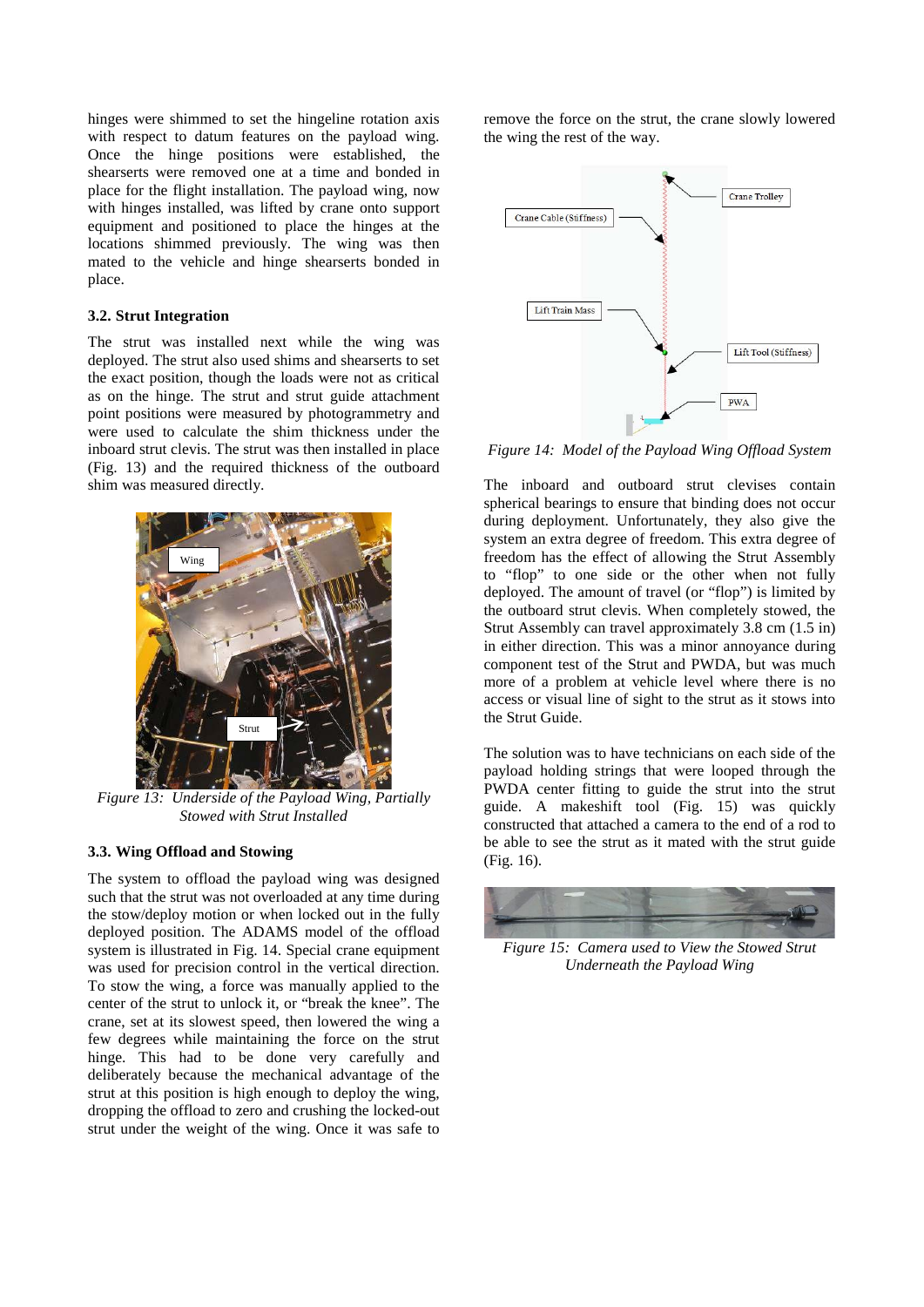

*Figure 16: Strut Fully Stowed in the Strut Guide as seen by the Camera*

### <span id="page-6-0"></span>**3.4. Launch Restraint Assembly Integration**

Each LRA contains a cup/cone interface to react the shear loads during launch. With the wing in the stowed position, the cone (on the vehicle) was aligned to the cup (on the wing). The cone was then locked in place by transfer-punching and drilling removable plugs called "slot locks".

The preload rods were installed into the SSRDs on the bench and then together were attached to the rear of the bracket on the spacecraft. Note that this work is done with the wing in the deployed configuration, where access was not a problem. However, preloading the LRAs with the payload wing stowed was quite a different story. While re-using the LRA from a previous program provided a proven release mechanism and a method for retracting the preloaded rod, access to the launch restraint was very poor, resulting in a preloading process that was risky, time consuming and required a high amount of skilled hands-on effort. Very few technicians were able to perform the preloading operation well, adding to the risk of human error. The technician had to lay on a "diving board" style of human lift,  $\sim$  5 m (15 ft) off the ground, while it was driven up to the vehicle in close proximity to the payload components (Fig. 17). Once in position, he mostly could only use one hand to install and tighten all of the preload components. This tiring process took several hours for each LRA.



*Figure 17: Technician Preloading an LRA*

### **3.5. Hinge Characterization Test**

A test method was desired to verify the PWDA functionality at the vehicle level. However, it was not possible to perform a full wing deployment torque in a 1G environment. Instead, the hinge characterization test was developed to measure the system hysteresis about the hingeline over the first few degrees of motion from the stowed position. This test ensured that there was no additional friction due to installation in the system, giving confidence that the wing would deploy properly.

A tool was designed to apply a lateral force to the wing at a specific location, pulling it from fully stowed to a few degrees and pushing it back to 0° [\(Fig. 18\)](#page-6-1). The resulting force curve formed a hysteresis loop from which deployment torque and friction can be determined.



*Figure 18: Hinge Characterization Test Setup*

<span id="page-6-1"></span>On one occasion, large hysteresis was observed after acoustic testing. The resulting investigation found an accelerometer wire attached to the side of the payload wing interfering with the motion of the wing. The test was repeated after removing the accelerometer and the friction "bumps" disappeared [\(Fig. 19\)](#page-7-0).